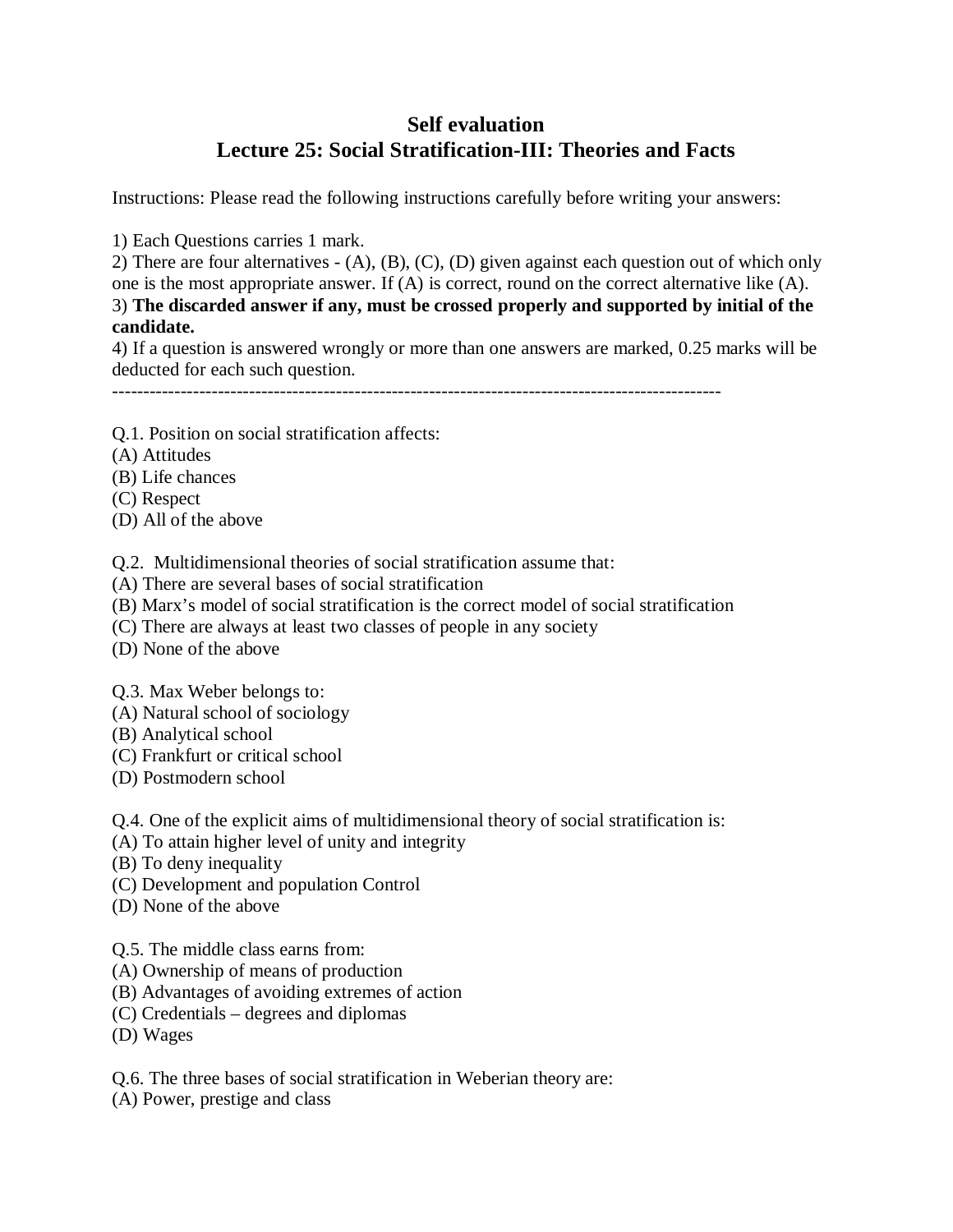- (B) Caste, religion and color
- (C) Class, caste and region
- (D) Power, prestige and consumption

Q.7. The examples of dominant castes of India are:

- (A) Gaur Brahmins and Jatavs of Western UP
- (B) Kaysthas and Brahmins of Bihar
- (C) Reddys and Kammas of Andhra Pradesh
- (D) All of the above

Q.8. According to Max Weber in a capitalist society:

(A) Revolution is the only option for the working classes

(B) Workers may go for grumbling, sabotage of industrial machinery, strikes, or mobilization of workers

- (C) Workers in the Western society lack the revolutionary fervor
- (D) None of the above

Q.9. Social capital refers to:

(A) Trust

- (B) Network, commitment and integration
- (C) NGO, civil society
- (D) All of the above

Q.10. The concept of cultural capital is given by:

- (A) Jawaharlal Nehru
- (B) Pierre Bourdieu
- (C) Robert Putnam
- (D) P. Gisbert